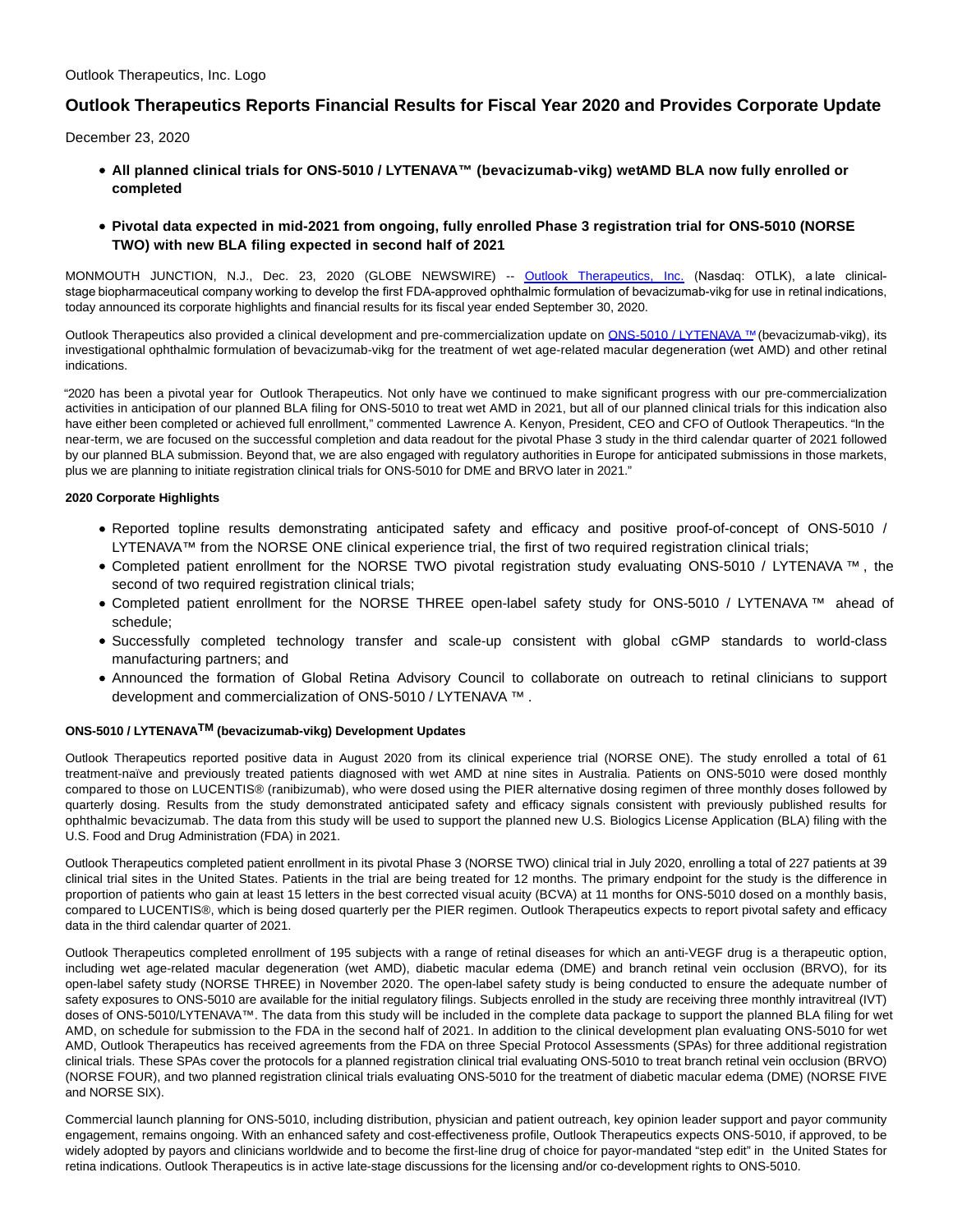## **Financial Highlights for the 2020 Fiscal Year Ended September 30, 2020**

For the fiscal year ended September 30, 2020, Outlook Therapeutics reported a net loss attributable to common stockholders of \$48.9 million, or \$0.67 per basic and diluted share, compared to a net loss attributable to common stockholders of \$36.0 million, or \$1.98 per basic and diluted share, for the prior fiscal year. For the fiscal year ended September 30, 2020, Outlook Therapeutics also reported an adjusted net loss attributable to common stockholders of \$33.8 million, or \$0.47 per basic and diluted share, as compared to an adjusted net loss attributable to common stockholders of \$22.5 million, or \$1.24 per basic and diluted share, for fiscal 2019.

Adjusted net loss attributable to common stockholders in the fiscal year ended September 30, 2020 includes \$2.8 million of stock-based compensation expense, \$0.6 million of depreciation and amortization, \$0.2 million of non-cash interest expense, a \$1.9 million loss on the extinguishment of debt, \$1.8 million decrease in the fair value of redemption feature of senior secured notes, \$0.2 million decrease in the fair value of warrant liability, \$3.3 million of income tax benefit from sale of state tax net operating losses (NOLs), \$0.5 million impairment of property and equipment, \$0.7 million loss on lease termination, \$0.2 million stock dividend for the Company's Series A-1 convertible preferred stock, \$3.1 million of deemed dividend upon modification of warrants, and \$10.3 million of deemed dividend upon amendment of Series A-1 convertible preferred stock. Adjusted net loss attributable to common stockholders for fiscal year 2019 includes \$1.3 million of stock-based compensation expense, \$3.4 million of depreciation and amortization, \$1.3 million of non-cash interest expense, \$0.6 million of loss on extinguishment of debt, a \$2.4 million decrease in the fair value of warrant liability, \$3.4 million of income tax benefit from the sale of state tax NOLs, \$11.3 million of impairment loss on property and equipment, \$0.1 million of beneficial conversion recognition for the Company's Series A-1 convertible preferred stock, \$0.6 million stock dividend for the Company's Series A-1 convertible preferred stock, and \$0.8 million of deemed dividend upon modification of warrants.

At September 30, 2020, Outlook Therapeutics had cash and cash equivalents of \$12.5 million, compared to \$24.0 million at June 30, 2020.

#### **About ONS-5010 / LYTENAVA™ (bevacizumab-vikg)**

ONS-5010 / LYTENAVA™ (bevacizumab-vikg) is an investigational ophthalmic formulation of bevacizumab under development to be administered as an intravitreal injection for the treatment of wet AMD and other retinal diseases. Because no currently approved ophthalmic formulations of bevacizumab are available, clinicians wishing to treat retinal patients with bevacizumab have had to use unapproved repackaged IV bevacizumab provided by compounding pharmacists, products that have known risks of contamination and inconsistent potency and availability. If approved, ONS-5010 will reduce the need for use of unapproved repackaged IV bevacizumab from compounding pharmacists for retinal disease.

ONS-5010 is a full-length, humanized anti-VEGF (Vascular Endothelial Growth Factor) recombinant monoclonal antibody (or mAb) that inhibits VEGF and associated angiogenic activity. VEGF is a protein that promotes the growth of new abnormal blood vessels. With wet AMD, abnormally high levels of VEGF are secreted in the eye and lead to loss of vision. Anti-VEGF injection therapy blocks this growth. Since the advent of anti-VEGF therapy, it has become the standard-of-care treatment option within the retina community globally.

#### **About Outlook Therapeutics, Inc.**

Outlook Therapeutics is a late clinical-stage biopharmaceutical company working to develop ONS-5010/LYTENAVA™ (bevacizumab-vikg) as the first FDA-approved ophthalmic formulation of bevacizumab-vikg for use in retinal indications, including wet AMD, DME and BRVO. If ONS-5010 is approved, Outlook Therapeutics expects to commercialize it as the first and only FDA-approved ophthalmic formulation of bevacizumab-vikg for use in treating a range of retinal diseases in the United States, United Kingdom, Europe, Japan, China and other markets. Outlook Therapeutics expects to file ONS-5010 with the U.S. FDA as a new BLA under the PHSA 351(a) regulatory pathway, initially for wet AMD. For more information, please visit [www.outlooktherapeutics.com.](https://www.globenewswire.com/Tracker?data=SPv08MaGyfefbCiQaNupt-rdMeGgXF6Bt8RaFUiNy44WhWS9BDEygZDVHM5Xhd4PVbW4mkLkSTvC_ARRBOaYTf0vk-qeK16jZkqulXV5-Nf9oTG-Ti9jyIuT1FFoiJvJ) 

#### **Non-GAAP Financial Measure – Adjusted Net Loss Attributable to Common Stockholders**

Outlook Therapeutics prepares its consolidated financial statements in conformity with accounting principles generally accepted in the United States of America (U.S. GAAP) and pursuant to accounting requirements of the Securities and Exchange Commission. In an effort to provide investors with additional information regarding the results and to provide a meaningful period-over-period comparison of Outlook Therapeutics financial performance, Outlook Therapeutics sometimes uses non-U.S. GAAP financial measures (NGFM) as defined by the Securities and Exchange Commission. In this press release, Outlook Therapeutics uses the NGFM, "adjusted net loss attributable to common stockholders." Management uses this NGFM because it adjusts for certain transactions management believes are not related to its core business, such as income tax benefits from the sale of state NOLs, impairment losses on property and equipment, losses on lease terminations, or gains or losses on extinguishment of debt, as well as significant non-cash items that impact financial results but not cash flows, such as stock dividends on the Series A-1 Convertible Preferred Stock, deemed dividends upon warrant or convertible note modifications, stock-based compensation expense, depreciation and amortization expense, interest expense, and fair value measurements for equity and debt securities. Management uses this NGFM to evaluate Outlook Therapeutics financial performance against internal budgets and targets. Management believes that this NGFM is useful for evaluating Outlook Therapeutics core operating results and facilitating comparison across reporting periods. Outlook Therapeutics believes this NGFM should be considered in addition to, and not in lieu of, GAAP financial measures. Outlook Therapeutics NGFM may be different from the same NGFM used by other companies.

#### **Forward-Looking Statements**

This press release contains forward-looking statements. All statements other than statements of historical facts are "forward-looking statements," including those relating to future events. In some cases, you can identify forward-looking statements by terminology such as "expect," "plan," "anticipate," "may," "might," "will," "should," "project," "believe," "estimate," "predict," "potential," "intend" or "continue," the negative of terms like these or other comparable terminology, and other words or terms of similar meaning. These include statements about the timing of completion of, and pivotal safety and efficacy data from, NORSE 2, and the timing of BLA submission, plans for regulatory approvals in other markets, statements about Outlook Therapeutics' other planned clinical trials for ONS-5010, plans for the Global Retina Advisory Council, ONS-5010's potential as the first FDA-approved ophthalmic formulation of bevacizumab-vikg, including benefits therefrom to patients, payors and physicians, , as well as statements about a potential strategic partnership for ONS-5010. Although Outlook Therapeutics believes that it has a reasonable basis for the forward-looking statements contained herein, they are based on current expectations about future events affecting Outlook Therapeutics and are subject to risks, uncertainties and factors relating to its operations and business environment, all of which are difficult to predict and many of which are beyond its control. These risk factors include those risks associated with developing pharmaceutical product candidates, risks of conducting clinical trials, risks in obtaining necessary regulatory approvals, risks of negotiating and finalizing binding definitive agreements with third parties, as well as those risks detailed in Outlook Therapeutics' filings with the Securities and Exchange Commission, which include the uncertainty of future impacts related to the ongoing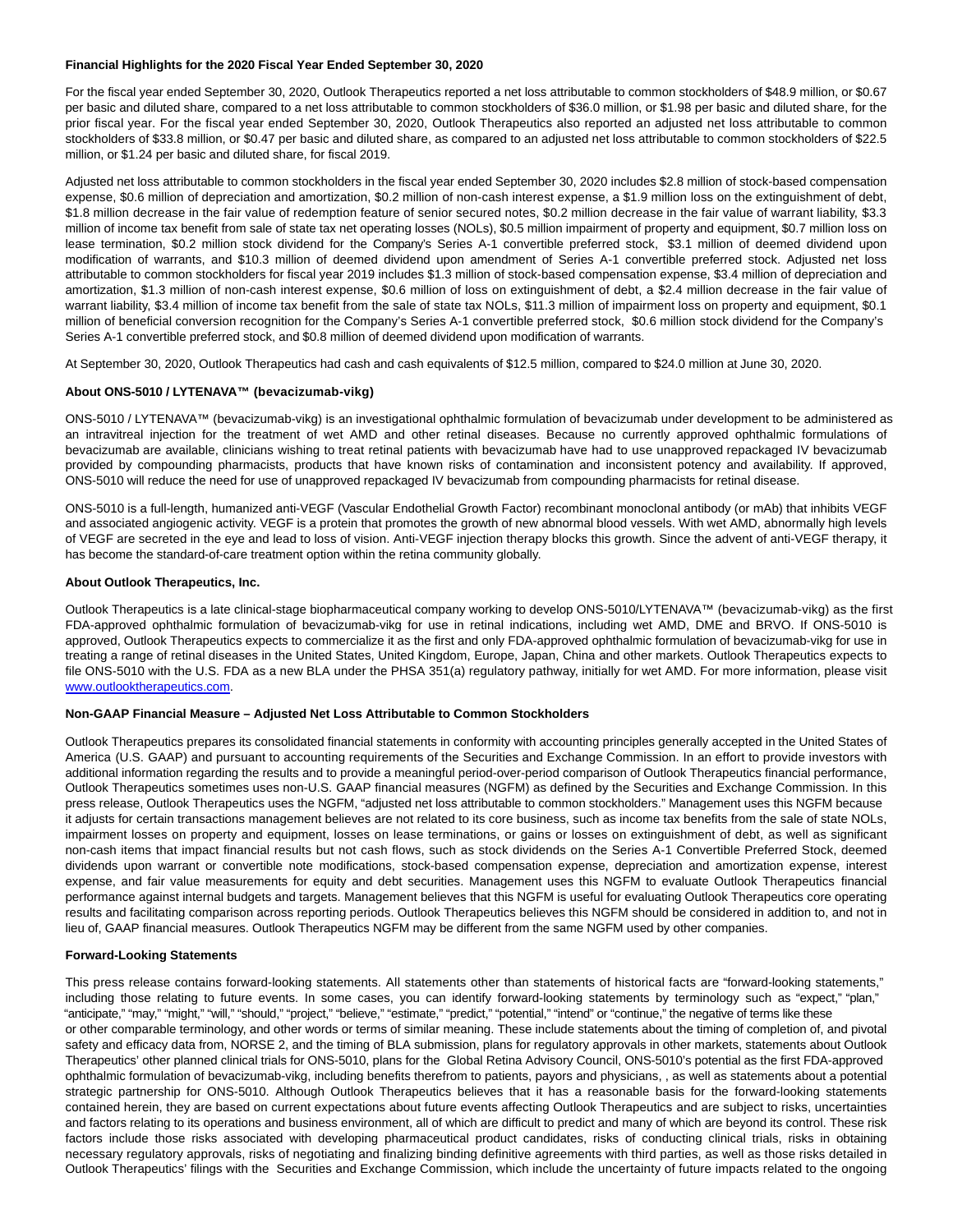COVID-19 pandemic. These risks may cause actual results to differ materially from those expressed or implied by forward-looking statements in this press release. All forward-looking statements included in this press release are expressly qualified in their entirety by the foregoing cautionary statements. You are cautioned not to place undue reliance on these forward-looking statements, which speak only as of the date hereof. Outlook Therapeutics does not undertake any obligation to update, amend or clarify these forward-looking statements whether as a result of new information, future events or otherwise, except as may be required under applicable securities law.

For additional details on Outlook Therapeutics' financial performance during the quarter, please see the Outlook Therapeutics filings with the [Securities and Exchange Commission.](https://www.globenewswire.com/Tracker?data=LaES8PCPGWvw74uTdTFi7mpmT-Qij-nGBHubdnNcLdzMm6sE1J_hfAtS3RC9GrLmUW5ZKJjRr-w5WZkVlyqcBxyXgGY2vd_BEtyHBzXSIh8OdC2uTPAZztfWyrOOJV1FTq74S7KR1HH7rsbY3EnITxa3htnLkalGu7XapBELN2JCSjF3LA0JQaf1EONdn1-khhqjss5DWq2BuTHen5aIag==)

## **CONTACTS:**

## **Media Inquiries:**

Harriet Ullman Assistant Vice President **LaVoieHealthScience** T: 617-669-3082 [hullman@lavoiehealthscience.com](https://www.globenewswire.com/Tracker?data=pXW_k9ZqbXMsc696WCJsiSGlEBDBZju85XTg0zmc_W6ZJP4ueDh_ymTOLHupBemD8zS5DHXTJOiAmMmi7CffCiZbP1V9JcpNEvWIvYkW_p4iXAVXIlkFG4D7FA2ZCTP2)

### **Investor Inquiries:**

Jenene Thomas Chief Executive Officer JTC Team, LLC T: 833.475.8247 [OTLK@jtcir.com](https://www.globenewswire.com/Tracker?data=jtJRXDqY9zPSd6NO9xfyRTsAWeHpUV5R724eXd7YrecIMdAsClmKz4sc2U5dB9-VwiY8Nld-CD1TPIbRKOgUHA==)

# **Outlook Therapeutics, Inc. Consolidated Statements of Operations**

(Amounts in thousands, except share data)

|                                                                                           | Year Ended September 30, |           |    |           |  |  |
|-------------------------------------------------------------------------------------------|--------------------------|-----------|----|-----------|--|--|
|                                                                                           |                          | 2020      |    | 2019      |  |  |
| Collaboration revenues                                                                    | \$                       |           | S  | 8,146     |  |  |
| Operating expenses:                                                                       |                          |           |    |           |  |  |
| Research and development                                                                  |                          | 26,342    |    | 23,805    |  |  |
| General and administrative                                                                |                          | 9,971     |    | 9,370     |  |  |
| Impairment of property and equipment                                                      |                          | 528       |    |           |  |  |
|                                                                                           |                          | 36,841    |    | 44,445    |  |  |
| Loss from operations                                                                      |                          | (36, 841) |    | (36, 299) |  |  |
| Interest expense, net                                                                     |                          | 1,756     |    | 3.467     |  |  |
| Loss on extinguishment of debt                                                            |                          | 1,896     |    | 607       |  |  |
| Change in fair value of redemption feature                                                |                          | (1,797)   |    |           |  |  |
| Change in fair value of warrant liability                                                 |                          | (185)     |    | (2, 438)  |  |  |
| Loss before income taxes                                                                  |                          | (38, 511) |    | (37, 935) |  |  |
| Income tax benefit                                                                        |                          | (3,272)   |    | (3, 411)  |  |  |
| Net loss                                                                                  |                          | (35, 239) |    | (34, 524) |  |  |
| Beneficial conversion feature upon issuance of Series A-1 convertible preferred stock     |                          |           |    | (61)      |  |  |
| Series A-1 convertible preferred stock dividends and related settlement                   | (166)                    |           |    | (625)     |  |  |
| Deemed dividend upon modification of warrants                                             |                          | (3, 140)  |    | (830)     |  |  |
| Deemed dividend upon amendment of the terms of the Series A-1 convertible preferred stock |                          | (10, 328) |    |           |  |  |
| Net loss attributable to common stockholders                                              | \$                       | (48, 873) | \$ | (36,040)  |  |  |
| Per share information:                                                                    |                          |           |    |           |  |  |
| Net loss per share of common stock, basic and diluted                                     | \$                       | (0.67)    | S  | (1.98)    |  |  |
| Weighted average shares outstanding, basic and diluted                                    |                          | 72,556    |    | 18,192    |  |  |

**Consolidated Balance Sheet Data** (Amounts in thousands)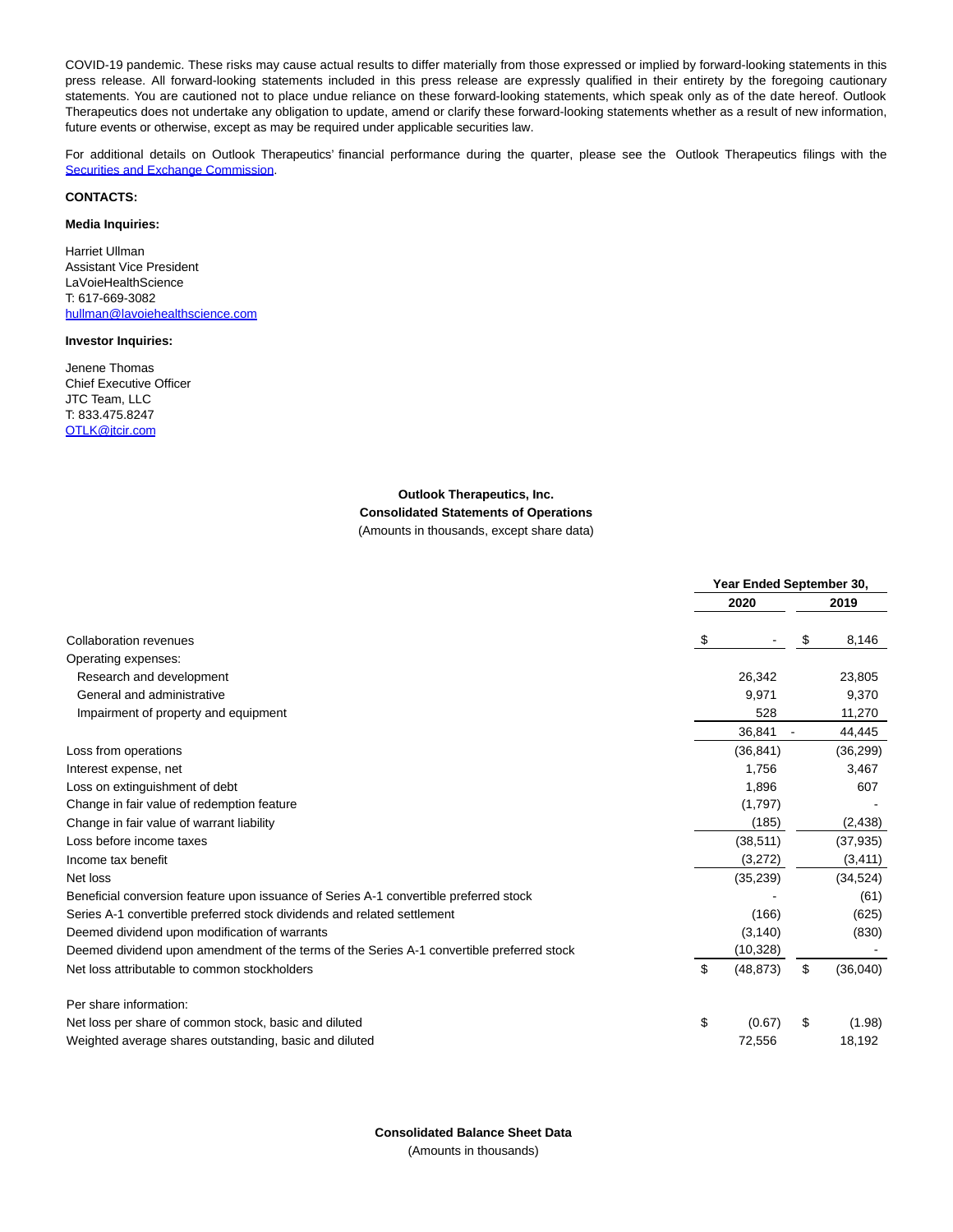|                                        |      | September 30, |      |           |  |
|----------------------------------------|------|---------------|------|-----------|--|
|                                        | 2020 |               | 2019 |           |  |
| Cash                                   | \$   | 12,536        |      | 8,016     |  |
| Total assets                           | \$   | 19.733        |      | 17,135    |  |
| <b>Current liabilities</b>             | \$   | 15.889        |      | 20,290    |  |
| Series A-1 convertible preferred stock | \$   | $\sim$        |      | 5,359     |  |
| Total stockholders' equity (deficit)   | \$   | 2,826         |      | (16, 129) |  |

# **Reconciliation Between Reported Net Loss (GAAP) and Adjusted Net Loss (Non-GAAP), in each case**

**Attributable to Common Stockholders**

(Amounts in thousands, except share data)

|                                                                                           | Year Ended September 30, |           |    |                |
|-------------------------------------------------------------------------------------------|--------------------------|-----------|----|----------------|
|                                                                                           |                          | 2020      |    | 2019           |
| Net loss attributable to common stockholders, as reported (GAAP)                          | \$                       | (48, 873) | \$ | (36,040)       |
| Adjustments for reconciled items:                                                         |                          |           |    |                |
| Stock-based compensation, non-cash                                                        |                          | 2,807     |    | 1,313          |
| Depreciation and amortization                                                             |                          | 554       |    | 3,362          |
| Non-cash interest expense                                                                 |                          | 236       |    | 1,314          |
| Loss on extinguishment of debt                                                            |                          | 1,896     |    | 607            |
| Change in fair value of redemption feature                                                |                          | (1,797)   |    |                |
| Change in fair value of warrant liability                                                 |                          | (185)     |    | (2, 438)       |
| Income tax benefit from sale of New Jersey net operating losses                           |                          | (3,272)   |    | (3, 414)       |
| Impairment of property and equipment                                                      |                          | 528       |    | 11,270         |
| Loss on lease termination                                                                 |                          | 680       |    |                |
| Beneficial conversion feature upon issuance of Series A-1 convertible preferred stock     |                          |           |    | 61             |
| Series A-1 convertible preferred stock dividends and related settlement                   |                          | 166       |    | 625            |
| Deemed dividend upon modification of warrants                                             |                          | 3,140     |    | 830            |
| Deemed dividend upon amendment of the terms of the Series A-1 convertible preferred stock |                          | 10,328    |    | $\blacksquare$ |
| Adjusted net loss attributable to common stockholders (non-GAAP)                          | \$                       | (33, 792) | \$ | (22, 510)      |
| Net loss attributable to common stockholders per share of                                 |                          |           |    |                |
| common stock - basic and diluted, as reported (GAAP)                                      | \$                       | (0.67)    | \$ | (1.98)         |
| Adjustments for reconciled items:                                                         |                          |           |    |                |
| Stock-based compensation, non-cash                                                        |                          | 0.04      |    | 0.07           |
| Depreciation and amortization                                                             |                          | 0.01      |    | 0.18           |
| Non-cash interest expense                                                                 |                          |           |    | 0.07           |
| Loss on extinguishment of debt                                                            |                          | 0.03      |    | 0.03           |
| Change in fair value of redemption feature                                                |                          | (0.02)    |    |                |
| Change in fair value of warrant liability                                                 |                          |           |    | (0.13)         |
| Income tax benefit from sale of New Jersey net operating losses                           |                          | (0.05)    |    | (0.19)         |
| Impairment of property and equipment                                                      |                          |           |    | 0.63           |
| Loss on lease termination                                                                 |                          | 0.01      |    |                |
| Beneficial conversion feature upon issuance of Series A-1 convertible preferred stock     |                          |           |    |                |
| Series A-1 convertible preferred stock dividends and related settlement                   |                          |           |    | 0.03           |
| Deemed dividend upon modification of warrants                                             |                          | 0.04      |    | 0.05           |
| Deemed dividend upon amendment of the terms of the Series A-1 convertible preferred stock |                          | 0.14      |    |                |
| Adjusted net loss attributable to common stockholders                                     |                          |           |    |                |
| per share of common stock - basic and diluted (non-GAAP)                                  | \$                       | (0.47)    | \$ | (1.24)         |